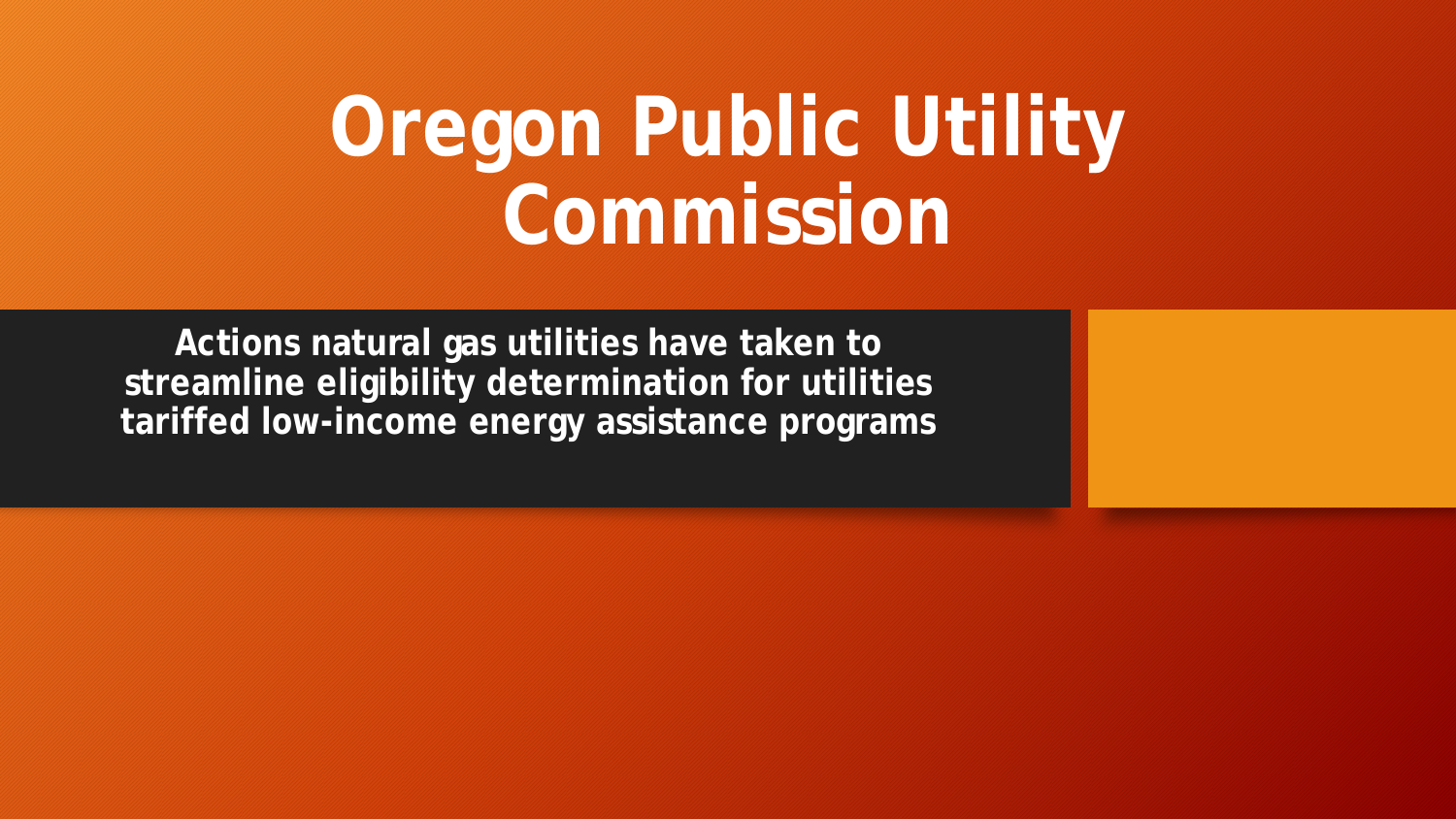### Verification Process Prior to COVID

- All gas utilities allow the CAA's in their service areas to do verifications for customer eligibility in line with OHCS guidelines for LIHEAP/OEAP eligibility
- This usually required an appointment at the CAA office
- Proof of income or other qualification documentation had to be presented during the appointment
- With the advent of COVID, in person appointments were no longer advisable
- CAPO requested that all 3 gas utilities allow for "categorical eligibility"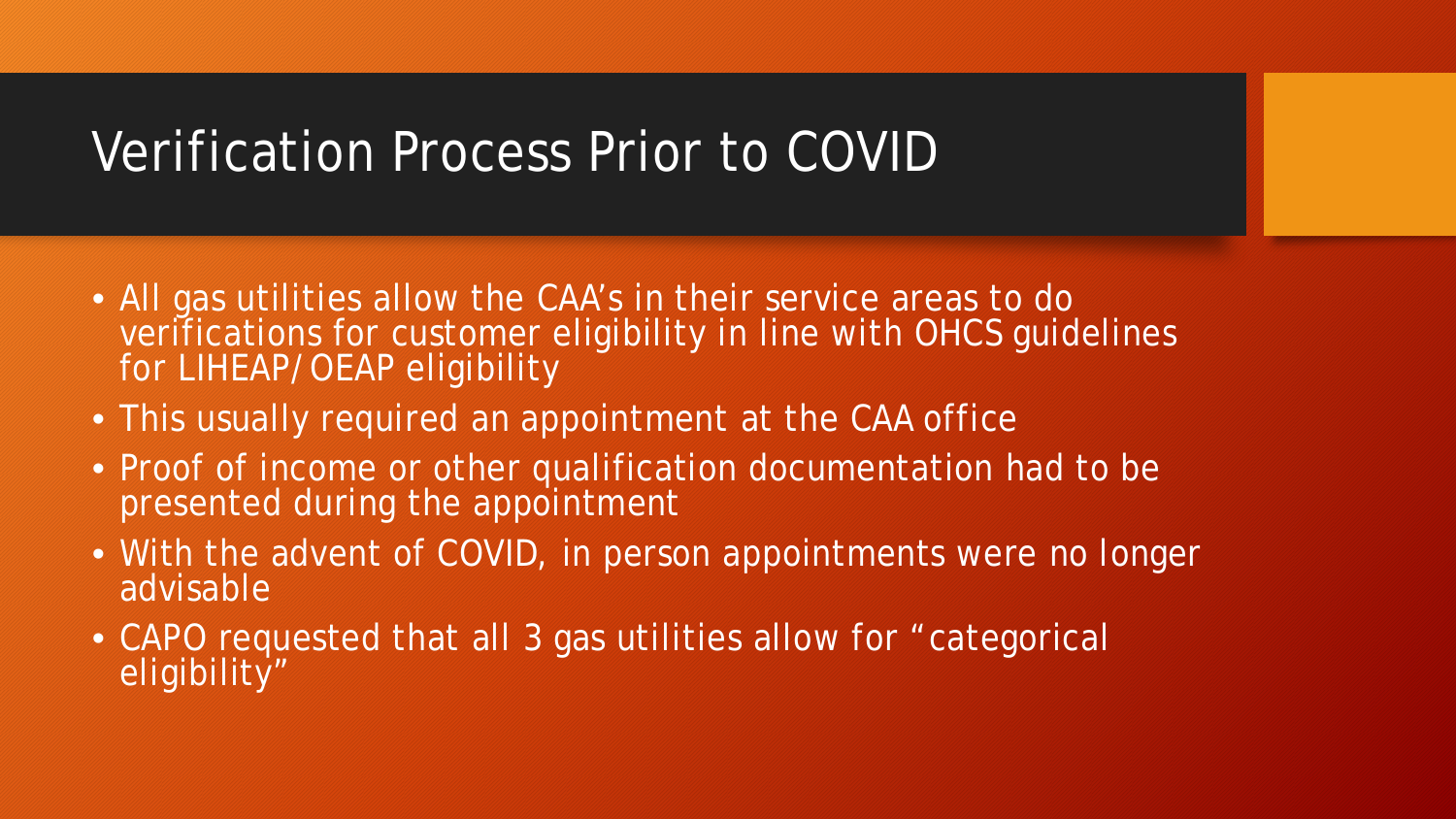## NW Natural - OLGA

- NWN modified the language of tariff Schedule 310, their Oregon Low-Income Assistance program (OLGA) effective July 29, 2020
- The change allows low-income customers to qualify for NWN's low income assistance program (OLGA) via "categorical eligibility"
- A CAA determines eligibility in accordance with OHCS guidelines
- In addition, customers are deemed automatically eligible for assistance from OLGA by participation in select federal programs such as:
	- SNAP (Food Stamps)
	- SSI (Supplemental Security Income)
	- TANF (Temporary Aid to Needy Families)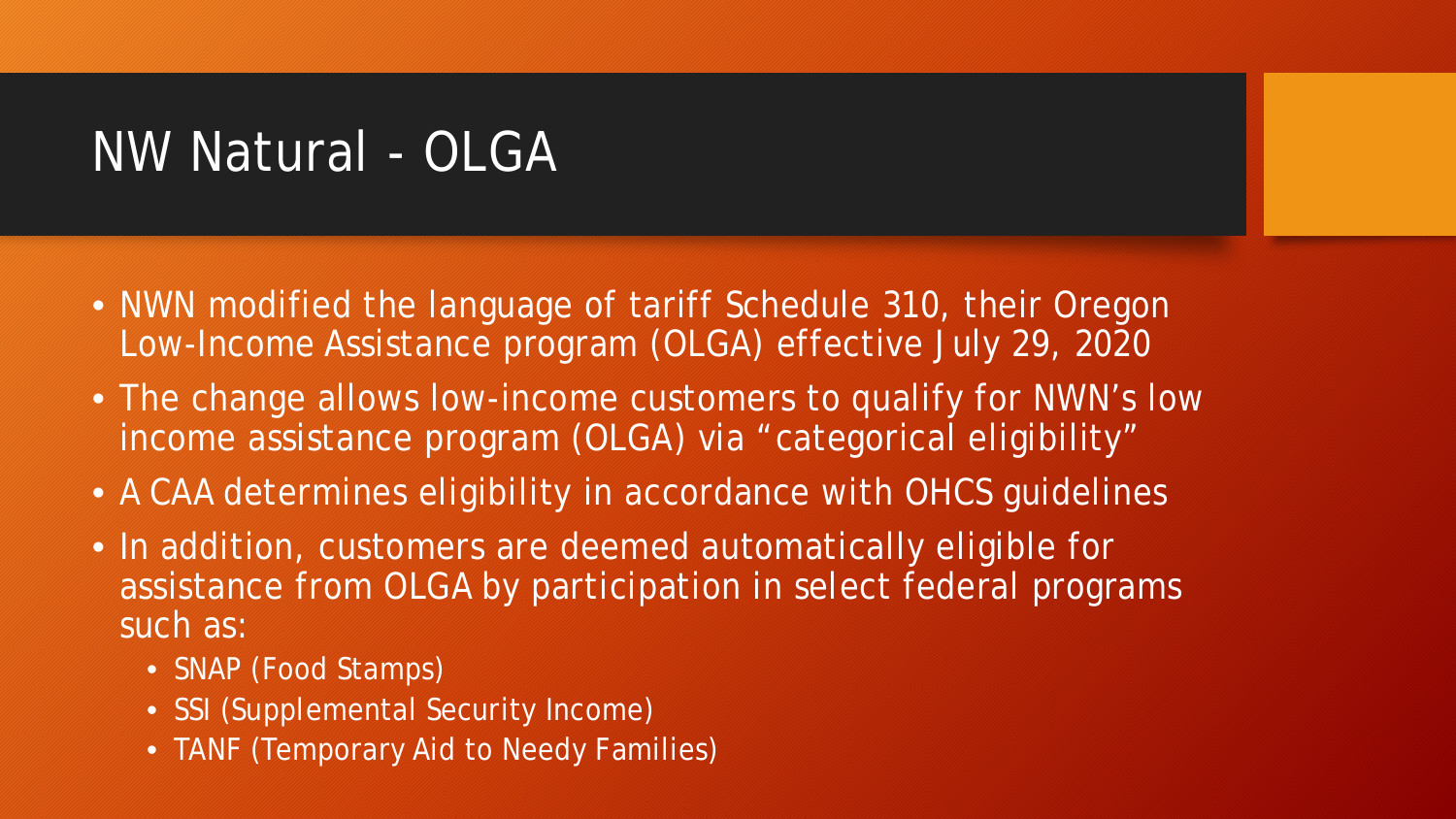## Avista - LIRAP

- Avista modified the language of tariff Schedule 493, their residential Low Income Rate Assistance Program (LIRAP) effective July 25, 2020
- This tariff change allows low-income customers to qualify for Avista's LIRAP via "categorical eligibility"
- Income eligibility is verified through the Department of Health Services database and/or the customer's program eligibility letter
- In addition, customers are deemed automatically eligible for assistance from LIRAP by participation in select federal programs such as:
	- SNAP (Food Stamps)
	- SSI (Supplemental Security Income)
	- TANF (Temporary Aid to Needy Families)